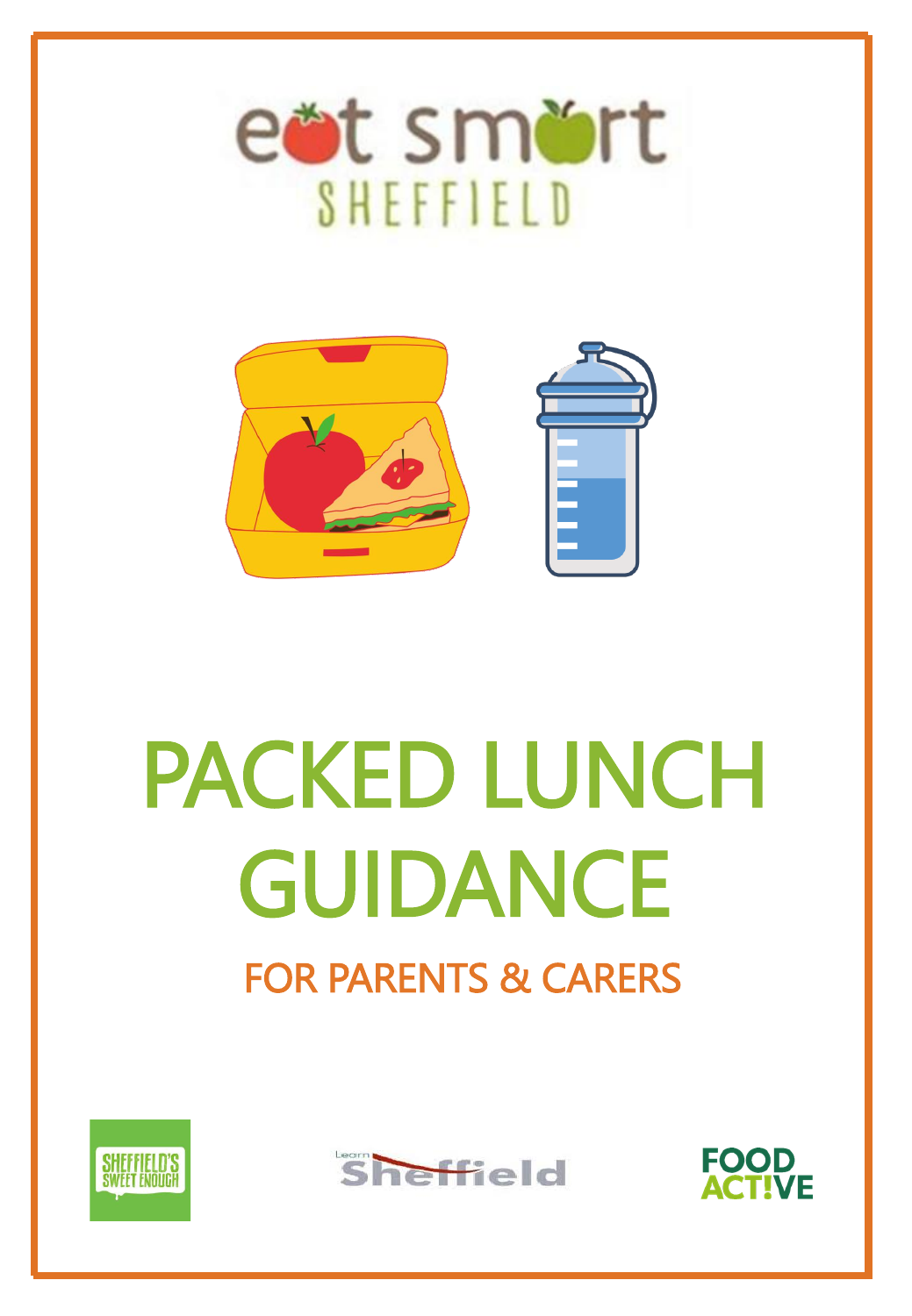### **CONTENTS**

| <b>Introduction</b>                         | 3              |
|---------------------------------------------|----------------|
| <b>Benefits of a Healthy Packed Lunch</b>   | 4              |
| <b>Things to Include in a Packed Lunch</b>  | 5              |
| <b>Treats</b>                               | 6              |
| <b>Things to Avoid in a Packed Lunch</b>    | $\overline{7}$ |
| <b>Reducing Sugar</b>                       | 8              |
| <b>Save Time</b>                            | 10             |
| <b>Save Money</b>                           | 10             |
| <b>Packed Lunch Ideas &amp; Inspiration</b> | 11             |
| <b>Sample Healthy Lunch Menu</b>            | 13             |
| <b>Portion Sizes</b>                        | 13             |
| <b>Storage</b>                              | 13             |
| <b>Healthy Packed Lunch Checklist</b>       | 14             |
| <b>Further Information</b>                  | 15             |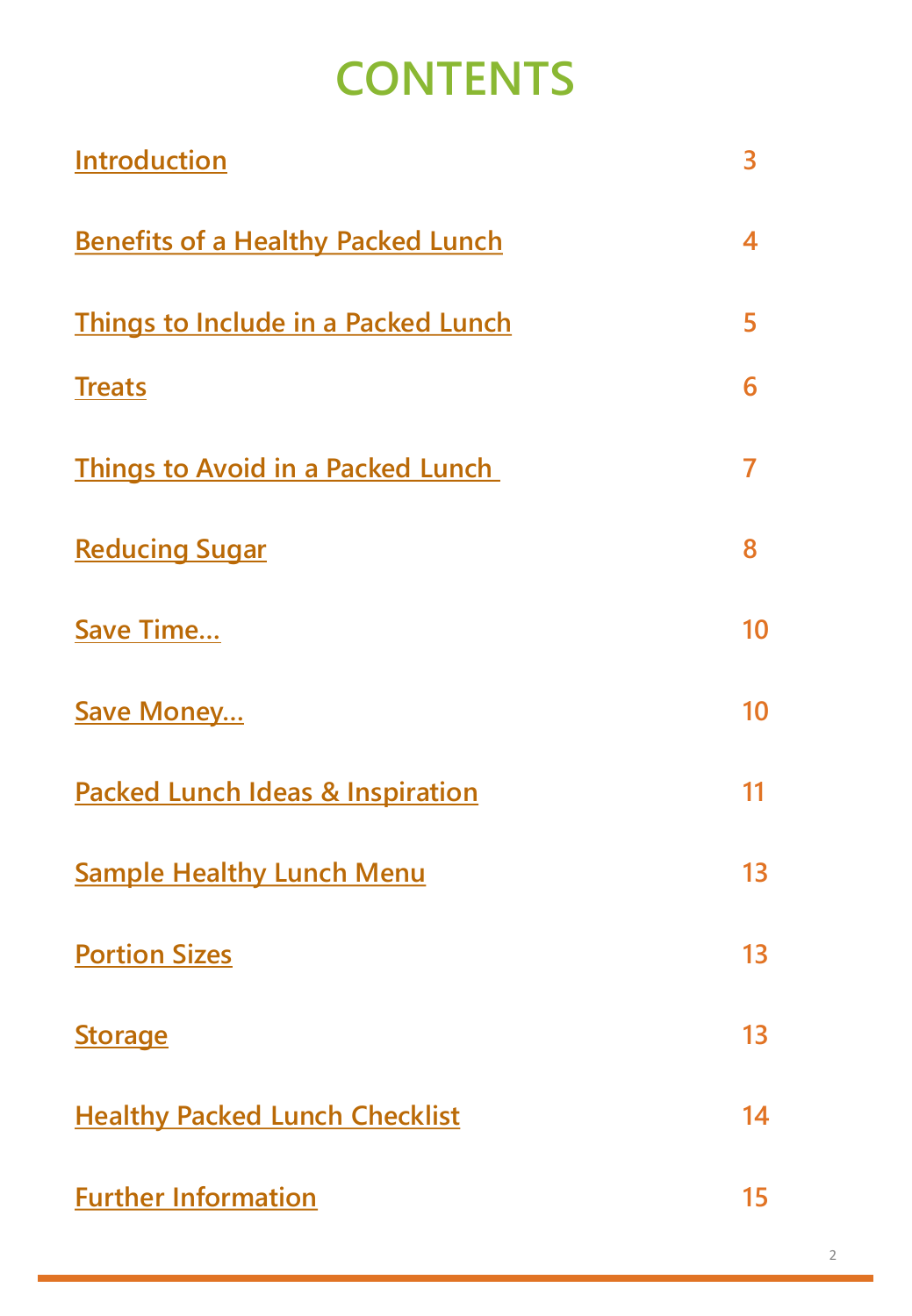### <span id="page-2-0"></span>**Introduction**

**Schools are an influential setting and can contribute significantly to improving the health and wellbeing of our children.**

Eating behaviours and habits are formed in early life and good nutrition in childhood can help to prevent a variety of health problems, both in the short term and later in life.

There is increasing concern that many children are consuming too much fat, sugar and salt and too little fibre, fruit and vegetables.

School meals which are provided by the school must adhere to the Government School Food Standards which have been in place since 2015. These standards ensure that children are offered healthy, nutritious meals. They state, for example, that:

- o One or more portions of vegetables are to be on the menu every day
- o There is an emphasis on wholegrain foods in place of refined carbohydrates (e.g. brown bread instead of white)
- o No more than 2 portions of pastry products are to be served each week
- o One or more portions of fruit are to be on the menu every day
- o Drinking water is made available

Unfortunately, there are no such standards for packed lunches brought in from home and a recent survey found that only 1 in 100 packed lunches would meet the School Food Standards. Worryingly, 82% contained unhealthy snacks such as chocolate or sweets, 61% contained sugar sweetened drinks such as fizzy pop or milkshakes, and 60% contained savoury snacks high in fat and salt, such as crisps.

Packed lunches can contribute to almost a third of a child's weekly food intake, therefore we want to encourage healthy packed lunches for those children who bring them into school.

As such, this guidance has been designed to help you to provide a healthy and nutritious packed lunch for your child to help give them the best chance possible.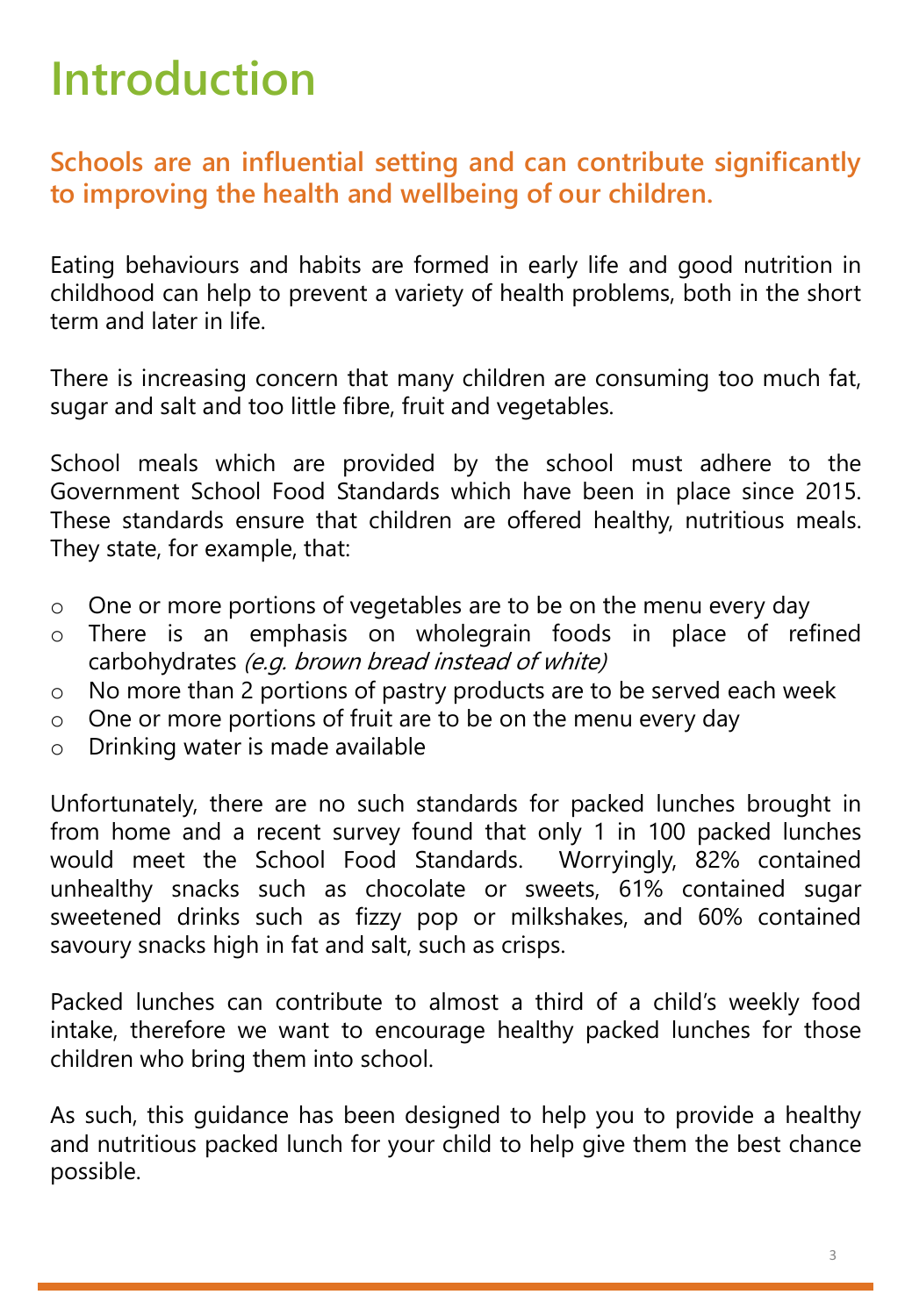# <span id="page-3-0"></span>**Benefits of a Healthy Packed Lunch**

 $\sqrt{}$  It will help your child to consume a healthier diet & encourage life-long good eating habits

 $\sqrt{\ }$  They will have better levels of concentration & energy throughout the day

 $\sqrt{}$  It will support your child to have better oral health & to maintain a healthy weight

 $\sqrt{A}$  healthy packed lunch can be a great opportunity to contribute to your child's 5-a-day

 $\checkmark$  You know exactly what is included in their lunch so can see what is eaten, as well as control portion sizes

 $\sqrt{}$  It can reduce food waste – eg. leftovers from home can be used to make a healthy lunch

✓If children come to school with <sup>a</sup> healthy, varied lunchbox it can help to encourage others to try new foods (great if your child is a little picky!)

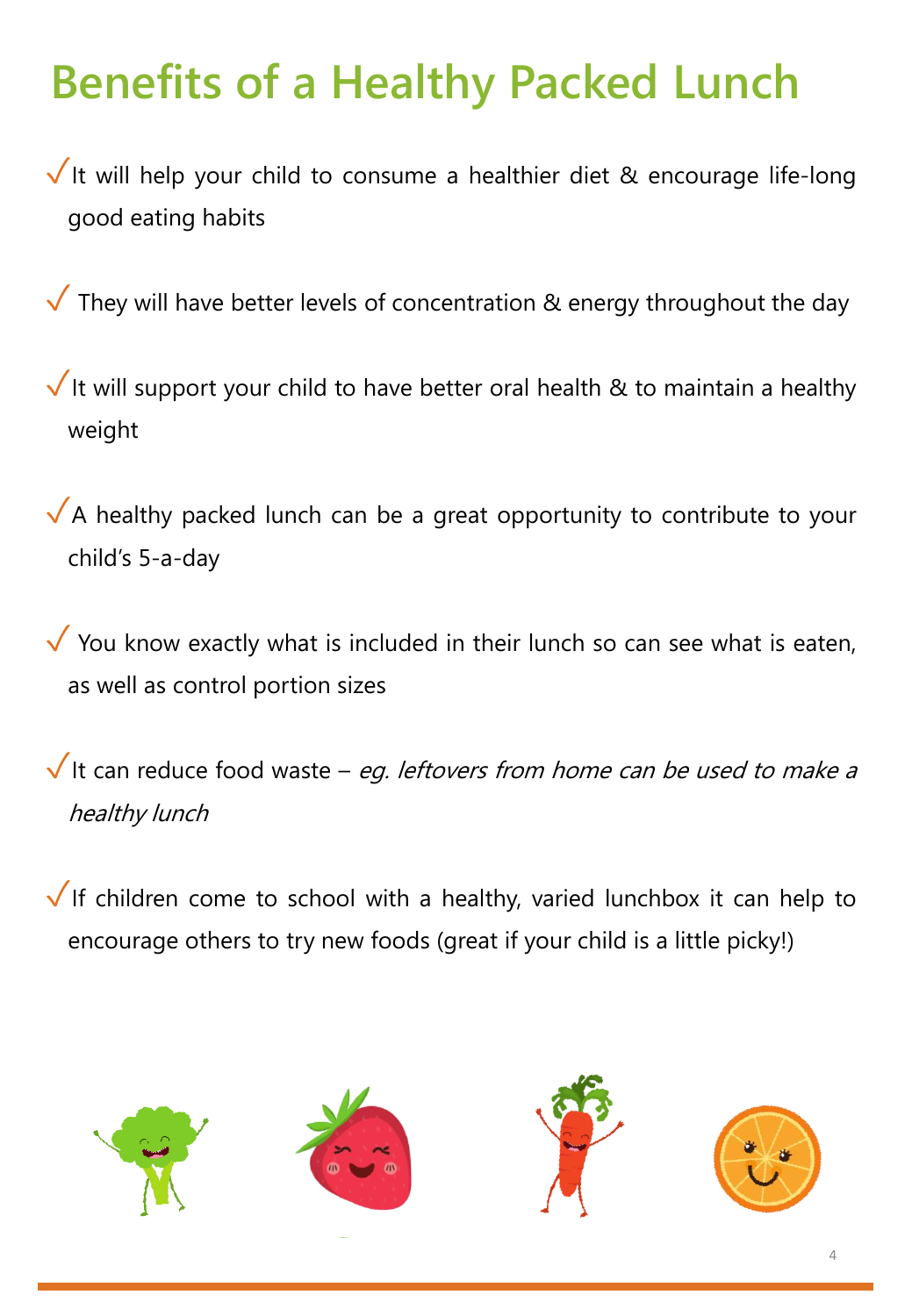# <span id="page-4-0"></span>**Things to Include in a Packed Lunch**

#### **Packed lunches do not have to be boring or bland!**

With a little thought and imagination, they can be healthy, tasty and fun too!

Try to base the contents around the main food groups detailed in the Eatwell Guide displayed below..



Public Health England (2020) The Eatwell Guide. Crown Copyright

#### **Make sure your packed lunch contains:**

- **1) A portion of bread (or similar), rice, potatoes or pasta**
- **2) Plenty of fruit and vegetables**
- **3) A portion of dairy or a calcium rich alternative**
- **4) Some protein in the form of beans, pulses, fish, egg, meat**
- **5) A healthy drink**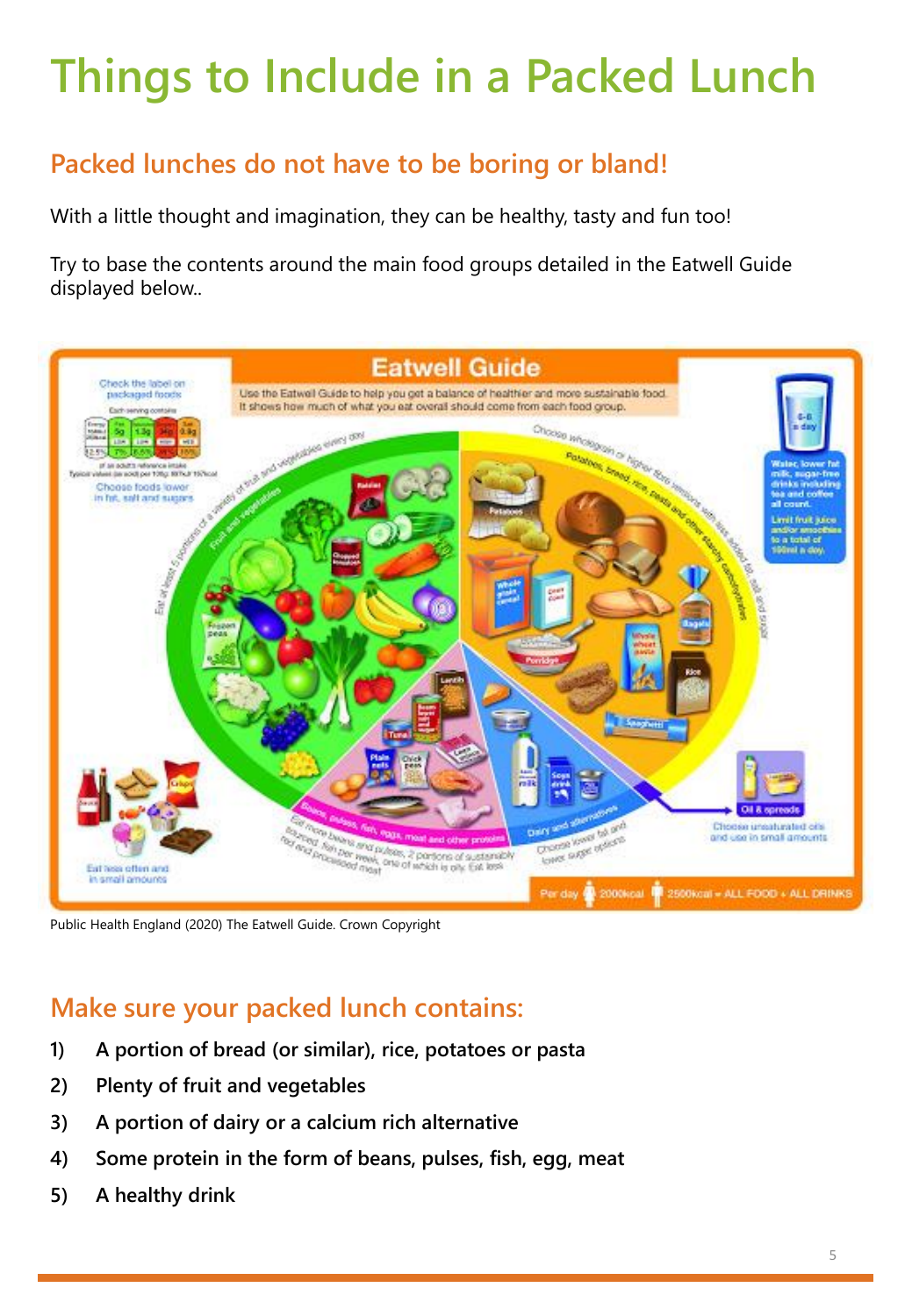- <span id="page-5-0"></span>**1) Bread, Rice, Potatoes, Pasta:** These starchy foods are a healthy source of energy. Good choices include rolls, bread, wraps, chapatti, pitta bread, pasta or rice salad. Wholemeal varieties are good options as they contain more fibre than white varieties.
- **2) Fruit & Vegetables:** Fruit and vegetables provide vitamins, minerals and fibre. Eating these foods keep children healthy and reduces the risk of disease in later life. Lunches should include at least one portion of fruit and one portion of vegetables.
- **3) Dairy & Alternatives:** These foods provide calcium for healthy bones and teeth. Include one portion at lunch, for example a drink of semi-skimmed or skimmed milk or unsweetened (fortified) soya milk, an individual cheese portion or pot of plain or low sugar yoghurt, or dairy free alternative.
- **4) Beans, Pulses, Fish, Eggs, Meat:** These foods provide protein for growth. Packed lunches should include one portion of these foods each day. Suggestions include boiled egg, ham, chicken, soya, Quorn, tuna, mackerel, salmon, hummus, chickpeas, lentils or beans.
- **5) Drinks:** It is important to stay hydrated. The best drinks options are always plain water or milk (semi-skimmed, skimmed or unsweetened (fortified) alternative). Try to avoid fruit juices and fizzy drinks – if necessary, switch to no-added sugar cordial instead or add a slice of orange or lime to add flavour to plain water.

### **What About Treats? treat**  *noun* **'an event or item that is out of the ordinary and gives great pleasure'** It is fine to add an extra treat on occasion – maybe once a week. Given too often and it won't be seen as 'special'. And you should still try to make sure it is a healthier choice. Some good options include:  $\sqrt{}$  A slice of malt loaf or banana bread, a teacake or low sugar flapjack / cereal bar, rice pudding pot or sugar-free jelly  $\sqrt$  Unsalted pretzels, plain popcorn, seeds, rice or corn cakes with cream cheese, crackers & cheese, vegetable or bread sticks with a dip And remember, treats don't have to be food – why not add a little note, sticker or joke in the lunchbox to make your little one smile instead?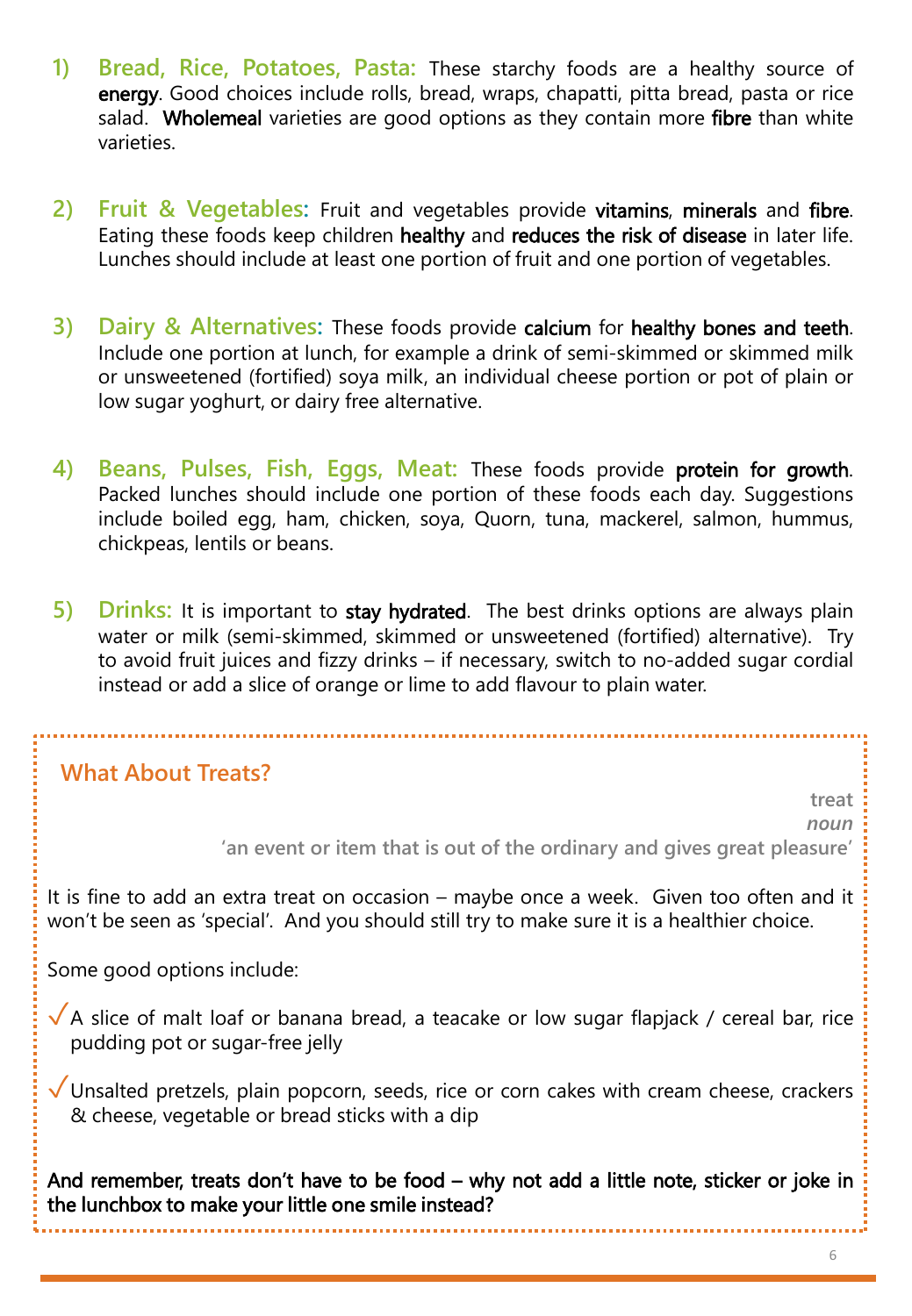### <span id="page-6-0"></span>**Things to Avoid in a Packed Lunch**

**You should try to avoid including foods and drinks that are high in fat, sugar and/or salt as these are bad for our health.**

It is advised against including any of these types of items:



Confectionery, such as chocolate bars & sweets

Meat and pastry products, such as sausage rolls or pies



Savoury snacks, such as crisps or processed meat snacks (e.g. Pepperami)



Chocolate coated biscuits or wafers

Cakes, bakes, buns or slices

Fizzy drinks or any other sugar sweetened drinks including milkshakes

**Nut or nut products are not allowed in schools because of the danger they present to children with allergies.**





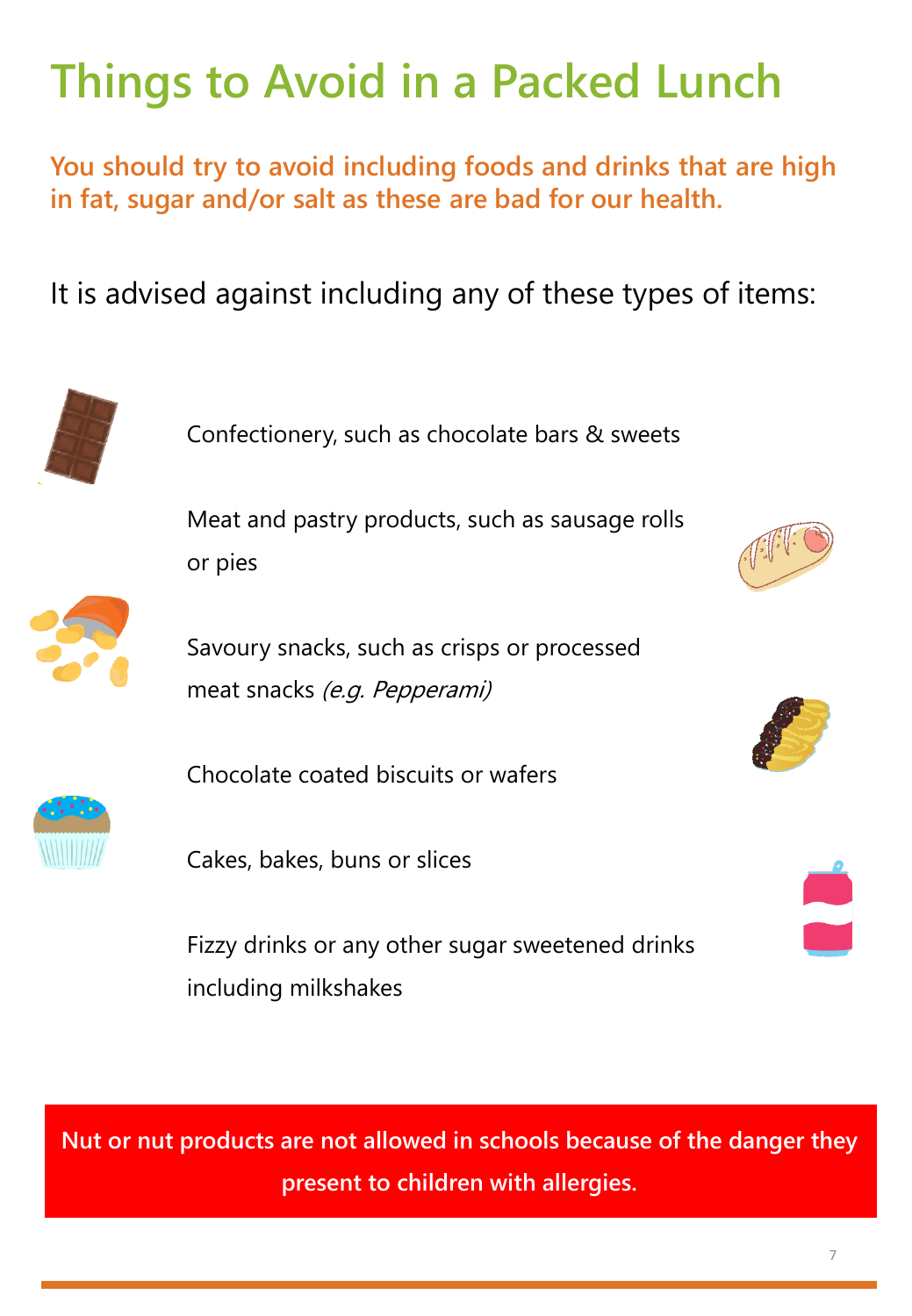### <span id="page-7-0"></span>**Let's Talk About Sugar…**

We all know that eating too much sugar is bad for us - it can contribute to us having too many calories, which can lead to weight gain. Being overweight increases our risk of health problems such as heart disease, type 2 diabetes and some cancers.

Sugar is also bad for our oral health and can cause tooth decay. This not only makes teeth look bad but can also be extremely painful. If not dealt with, rotten teeth may need to be extracted which can lead to further heath issues.

In addition, too much sugar can have more immediate effects on our behaviour and concentration levels.

#### **BUT – how much is too much?**

It is not always easy to know how much sugar we should have or how much there is in the food and drinks we consume.

Here are the recommended daily limits of free sugar\* for the different age groups – remember, this is not a target to aim for but the maximum amount of sugar we should consume in one day (the less sugar, the better!):

| Age            |                     | <b>Daily Sugar Limit</b> |  |  |
|----------------|---------------------|--------------------------|--|--|
|                | <i>In Teaspoons</i> | <i>In Grams</i>          |  |  |
| 0-3 Years Old  | 0                   | 0g                       |  |  |
| 4-6 Years Old  | 4.5                 | 19q                      |  |  |
| 7-11 Years Old | 5.5                 | 24 <sub>g</sub>          |  |  |
| 11+ Years Old  |                     | 30a                      |  |  |

Natural sugars found in milk, fruit and vegetables do not count towards this limit.

\*Free sugar' is any sugar added or released during the production of a food or drink – we need to cut down on this type of sugar. Sugar found naturally in fruit, vegetables & milk does not count as 'free sugar'.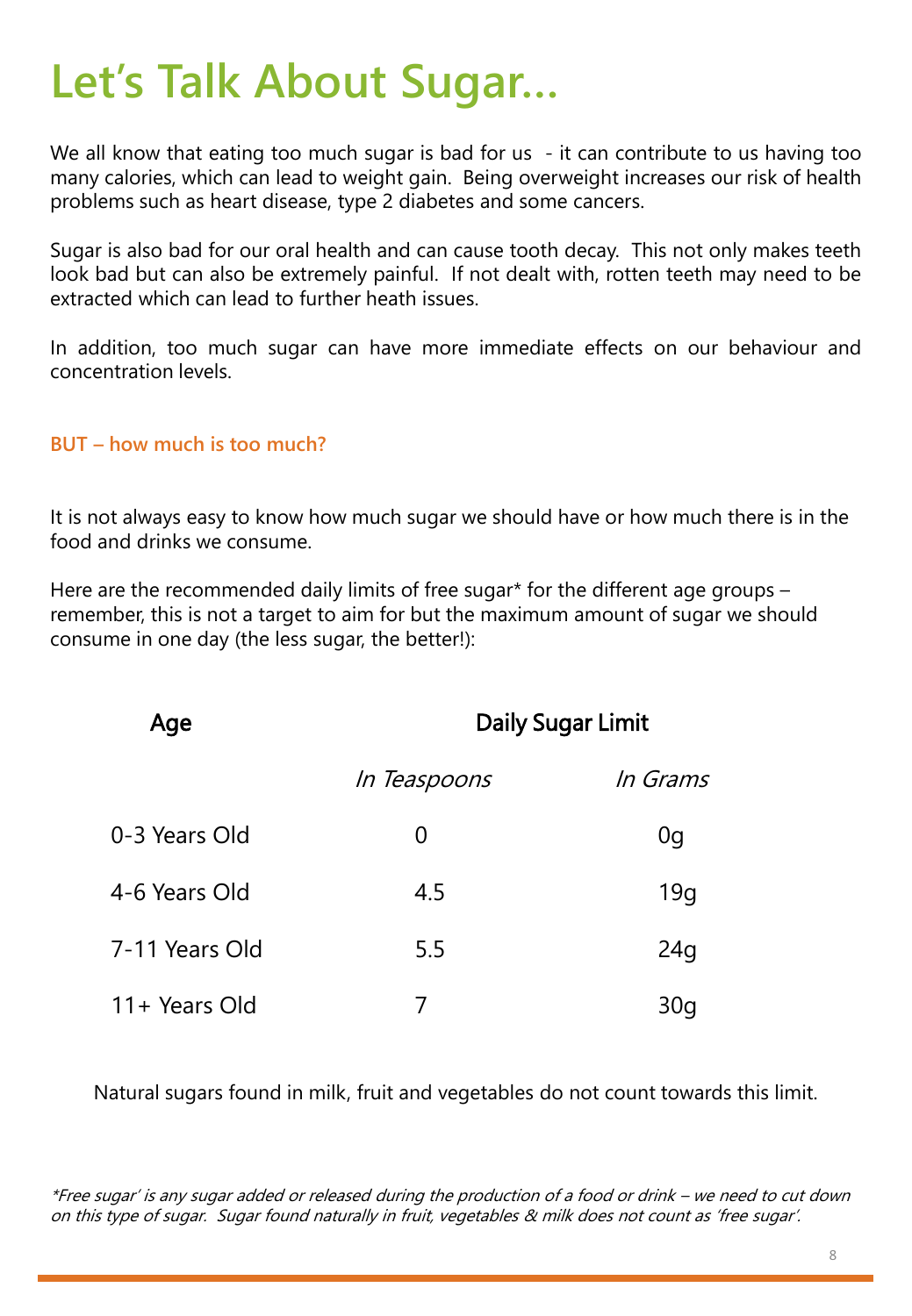# **Top Tips for Low Sugar Lunch Boxes**

Here are our top tips for keeping sugar to a minimum:

- $\checkmark$  Stick to low sugar sandwich fillings avoid anything sweet like jam, marmalade or chocolate spread.
- $\checkmark$  Ditch the fizzy drinks, juice boxes & milkshakes these have surprisingly high amounts of sugar. For example, a Frijj Fudge Brownie Milkshake has 13.5 tsps. (54g) of sugar!
- $\checkmark$  Limit pre-packaged, processed foods not only are these expensive and bad for the environment (often using single-use plastic), they can contain high levels of sugar.
- $\checkmark$  Watch the yoghurts some contain lots of sugar, especially the split pot varieties. Natural yogurt is best. You can always add fruit pieces to make it naturally sweeter.
- $\checkmark$  Include a homemade snack find recipes for healthy alternatives such as sugar-free flapjacks. If you make it yourself, you know exactly how much sugar is inside.
- $\checkmark$  Stock up on healthy snacks at home If children get used to low sugar foods being part of everyday life, it won't seem like such a huge change in their lunchbox. Children model behaviour too so if they see you , other family members or friends eating healthy snacks, they're more likely to want to too!

### **Sugar Swaps**

See how much sugar you could cut out if you swap these lunchbox favourites for something else…

Two Small Chocolate Chip Cookies 1.8 tsp (7g) SWAP FOR Pot of Sugar-Free Jelly 0 tsp (0g)

Fruit Bowl Strawberry Flakes 3.5sp (13g) SWAP FOR Handful of Strawberries 1 tsp (4g)

Cadburys Chocolate Bar 6.25 tsp (25g) SWAP FOR Caramel Rice Cake 1 tsp (4g)

Muller Light Yoghurt 3.1 tsp (12.4g) SWAP FOR Natural Yoghurt 0.5 tsp (2g)

Eat Natural Bar 4 tsp (16g) SWAP FOR Crackers & Soft Cheese 0 tsp (0.3g)

Nesquik Strawberry Milkshake 12.4 tsp (49.5g) SWAP FOR Plain Water 0 tsp (0g)

Tropicana Orange Juice 11.5 tsp (45g) SWAP FOR No Added Sugar Orange Cordial 0 tsp (0g)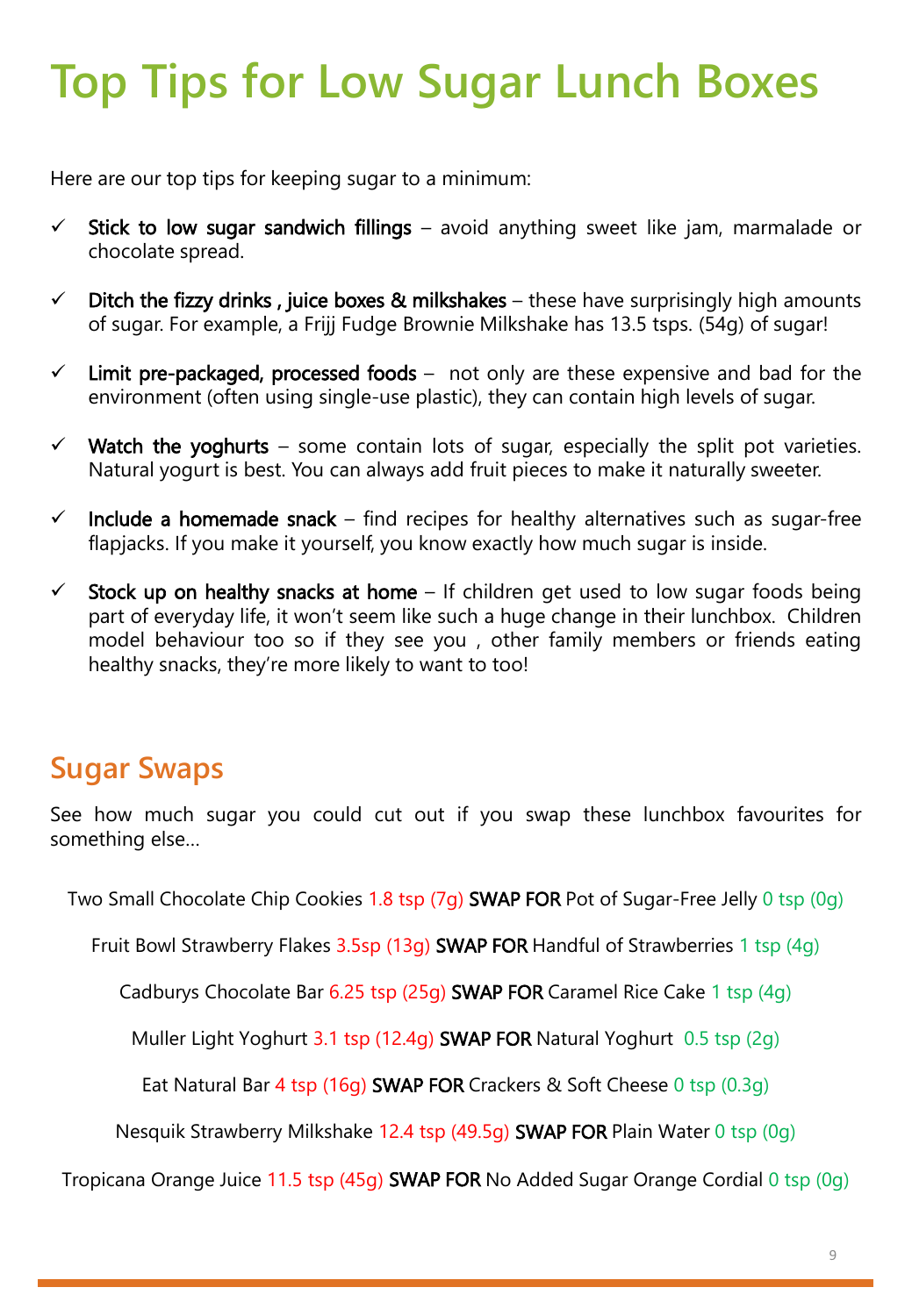# <span id="page-9-0"></span>**Save Time…**



- Make the packed lunch the night before save added stress to the morning routine!
- Spend some time at the weekend preparing meals; you can even freeze individual portions and get them out the night before to defrost.
- Plan the lunches across the week this will help to ensure there is variety of nutritious foods included, plus planning ahead saves money as well as time!
- Get the kids involved. Not only could an extra pairs of hands be useful in the kitchen but having your child help to make the lunch may encourage them to eat it!
- Use leftovers for lunch! If you're making pasta for dinner, cook a little extra and keep aside for lunchboxes. Either reheat and store in a thermos flash, or if suitable serve cold (pasta is delicious cold). Just make sure you use up the leftovers within two days.

# **Save Money…**

- Shop at quality, low-cost food stores such as Aldi or Lidll you could save over 30%!
- Buy own-brand items instead of branded, e.g. Aldi Wholemeal Loaf = 49p; Kingsmill Wholemeal Loaf = 95p.
- Cut your own fruit & veg instead of buying them pre-cut. Carrots can be as little as 39p per kg whereas carrot batons are £1.67 per kg…
- Don't get sucked into buying pre-packaged 'lunch box' items. E.g Buy a 500g bag of raisins (less than 1p per 14g serving) instead of pre-packed mini boxes (more than 10p per 14g serving). Similarly, why pay 37p for a 20g Cheese String when a 20g chunk of cheddar from a block of cheese can be as low as 18p?
- Buy reusable food containers instead of using cling film, foil or sandwich bags ; it will work out cheaper in the long run, plus is better for the environment.
- Similarly, buy a reusable water bottle instead of cartons, cans or plastic bottles which simply get thrown away.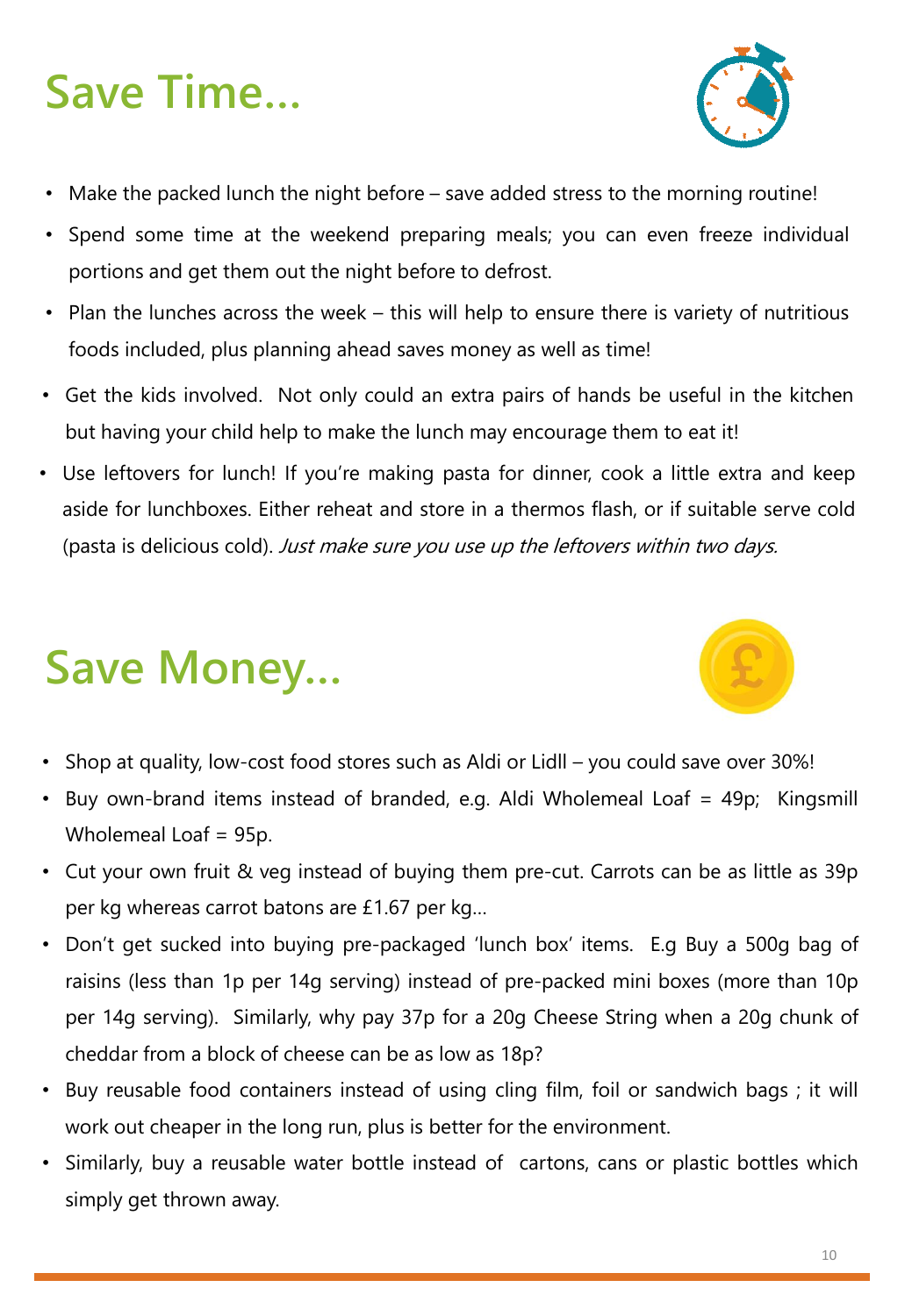### <span id="page-10-0"></span>**Packed Lunch Ideas & Inspiration**

**Here are some tasty suggestions of what could be included in your child's packed lunch:**

#### **A Sandwich, Bagel, Wrap, Chapatti or Pitta**

There are loads of fillings you can choose from, and variety is definitely a good idea. Try to use wholemeal versions if you can – if your child prefers white bread, why not try using 50/50 versions instead, or one slice each of white and wholemeal? Try to add some vegetables to your sandwich fillings, too.

Some ideas include:

- Grated lower-fat cheese with tomatoes & onion
- Tinned tuna & sweetcorn
- Ham with lettuce, cucumber & tomatoes
- Leftover turkey with peppers & spring onions
- Low fat cream cheese & cucumber
- Salmon pâté with salad leaves & cucumber
- Falafel, grated carrot & lettuce leaves
- Left over chicken with spinach
- Egg with salad leaves



#### **Pasta Salad**

There are many ingredients you can mix together to make a pasta salad. Try to use wholemeal pasta if you can. If your child does not like wholemeal, try mixing half white pasta with half wholemeal pasta and see if they notice the difference. These recipes would also work well with cooked and cooled rice, boiled and sliced potatoes, couscous or quinoa. Suggestions include:



- Tinned tuna, sweetcorn & grated carrot
- Roasted vegetables (peppers, red onion, aubergines and/or courgette all work well) & grated cheese
- Chopped ham, grated cheese, diced peppers & spring onion
- Diced & cooked green veg such as green beans, courgettes & peas, halved cherry tomatoes, cooked chicken or prawns and pesto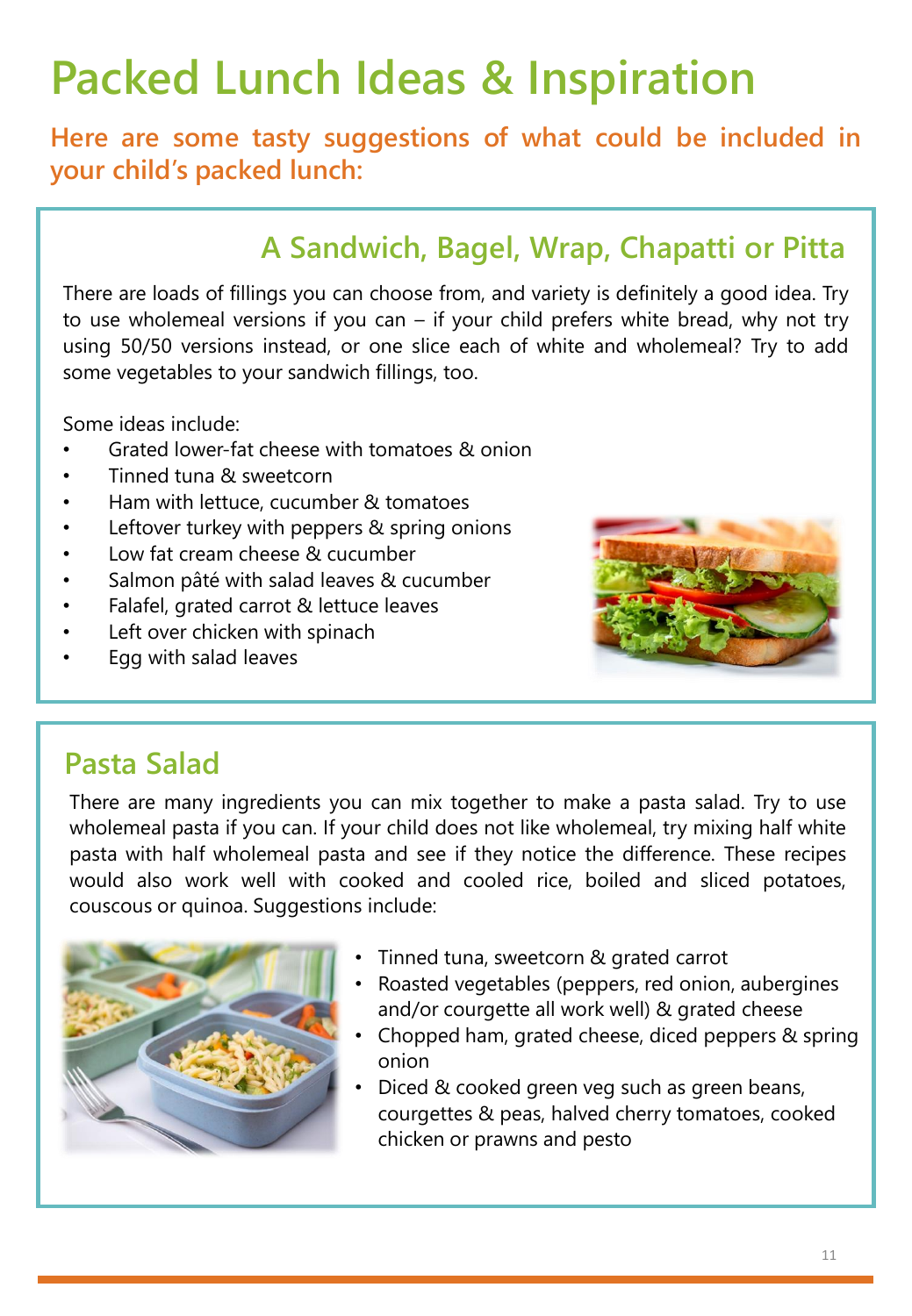#### **Homemade Mini Pizzas**



Spread some tomato purée and fresh or dried herbs onto a pitta bread, then top with vegetables such as onion, sweetcorn, peppers, courgettes, spinach or rocket. You could also add some cooked chicken or ham. Then add some grated cheese or slices of mozzarella. Grill until the cheese is melted. Cool and place in the lunchbox in the fridge for the next day.

### **Easy Frittatas / Omelettes**

Frittatas & omelettes are a great lunchbox item. You can add any vegetables, beans, pulses, meat and cheese that you like, and it is a great way to use up any leftovers.

They are great cooked in a muffin tray to make individual portions (which can also be frozen).

Some favourites include:

- Ham, cheese, mushroom & onion
- Mediterranean veg (peppers, courgette, onion, aubergine) with a sprinkle of cheese
- Potato, pesto, green beans & tuna





### **Easy Mexican Quesadillas**

These are a great way to use up leftover veg. Spread a wrap with tomato puree or pesto (nut free), add diced veg (peppers, tomatoes, sweetcorn & spring onions all work well) plus grated cheese, top with another wrap and toast in a hot pan, turning once the first side is toasted. Let the quesadilla cool before placing it in the fridge in the lunchbox.

#### **D.I.Y Cheeseboard**

Let your child have a pick& mix cheeseboard for lunch! Pack a portion of their favourite cheese (30g), 4-5 crackers (wholegrain if possible) along with a selection of fruit & vegetables – grapes, raisins, olives, sliced tomatoes, celery & cucumber all work well.

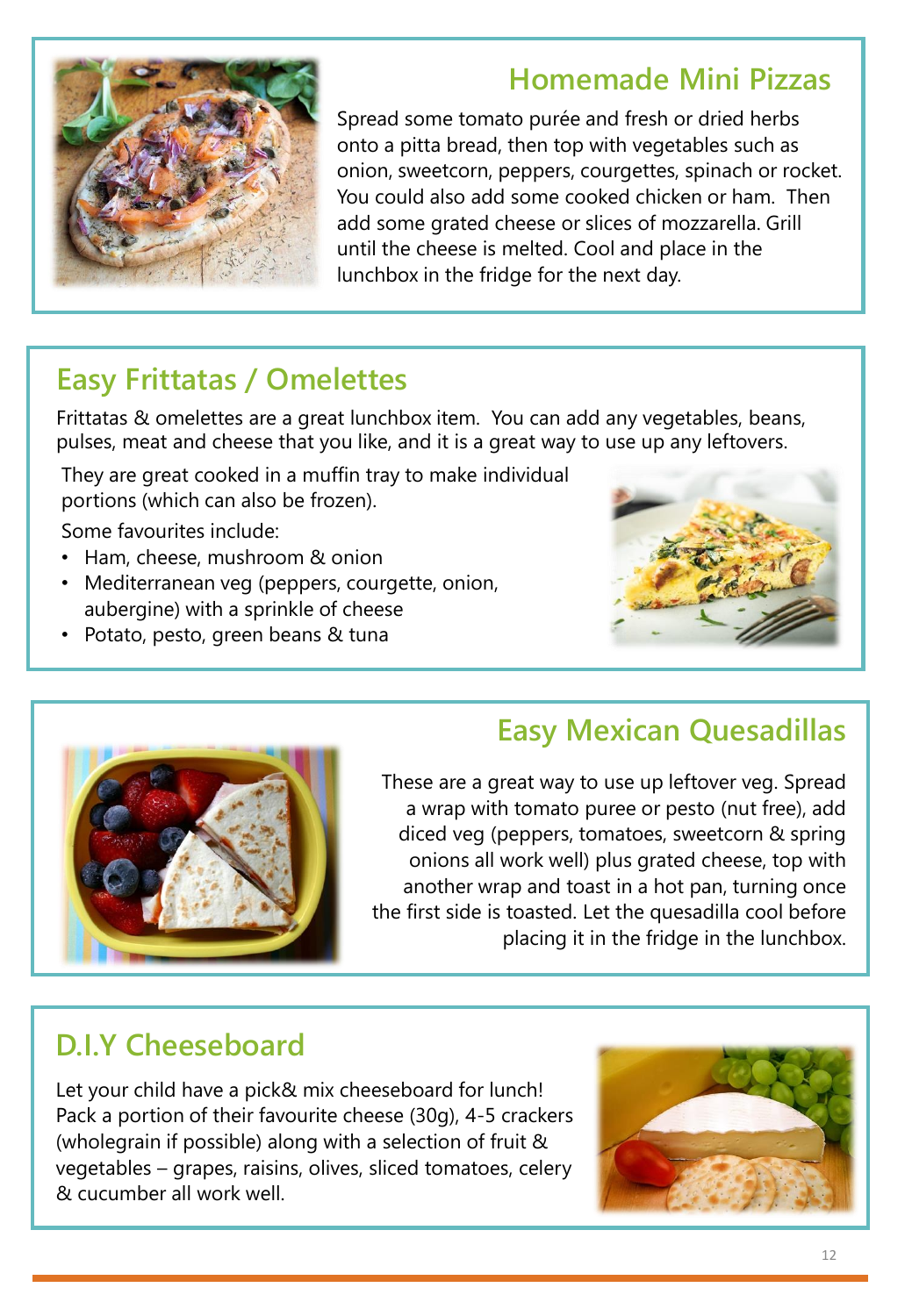### <span id="page-12-0"></span>**Sample Healthy Lunch Menu**

| <b>Monday</b>                                   | <b>Tuesday</b>                            | Wednesday                          | <b>Thursday</b>                     | <b>Friday</b>                  |
|-------------------------------------------------|-------------------------------------------|------------------------------------|-------------------------------------|--------------------------------|
| Pitta with ham,<br>cheese & sliced<br>mushrooms | Salmon, pea &<br>sweetcorn pasta<br>salad | Hummus &<br>grated carrot<br>wrap  | Cheese &<br>tomato sandwich         | Mixed<br>vegetable<br>frittata |
| Carrot &<br>cucumber sticks                     | An apple                                  | Chopped fruit<br>salad             | Tinned pears (in<br>juice), drained | A banana                       |
| Slice of malt loaf                              | Small pot of rice<br>pudding              | Plain yoghurt<br>with sliced fruit | Plain popcorn                       | Cheese and<br>crackers         |
| Skimmed milk                                    | Water                                     | Water                              | Skimmed milk                        | Water                          |

### **A Brief Word on Portion Sizes…**

#### Carefully consider the portion sizes that you include in your child's packed lunch. They should have the amount they can finish comfortably, with little or no waste.

It seems obvious, but a 5-year-old needs less food than a 10-year-old, and a 10-year-old needs less food than an adult. If children eat more than their bodies need, it converts to stored fat, which in later life can lead to health problems. So if you, as an adult, would eat a full pitta bread, maybe your 5-year-old only needs half of one? And maybe give just 2 rice cakes instead of more – not only are you helping your child, but you'll save money too!

Besides, too much food and too much choice can be overwhelming and unappetising. And, if you pack a big portion of something they really like (eg. popcorn), they are less likely to eat the other things they least prefer (eg. carrots). You might actually find that the less you pack, the more they eat!

### **And a Quick Note on Storage…**

#### How lunch boxes are stored, and whether they are kept cool, can be an important factor in the type of foods included.

Using an insulated lunchbox or including ice packs in lunch boxes is the best way of storing food until lunchtime. Or why not fill a water bottle ¾ full and freeze? Stored next to the lunchbox this will help to keep the food cool and also provide a refreshing drink as the ice melts throughout the day.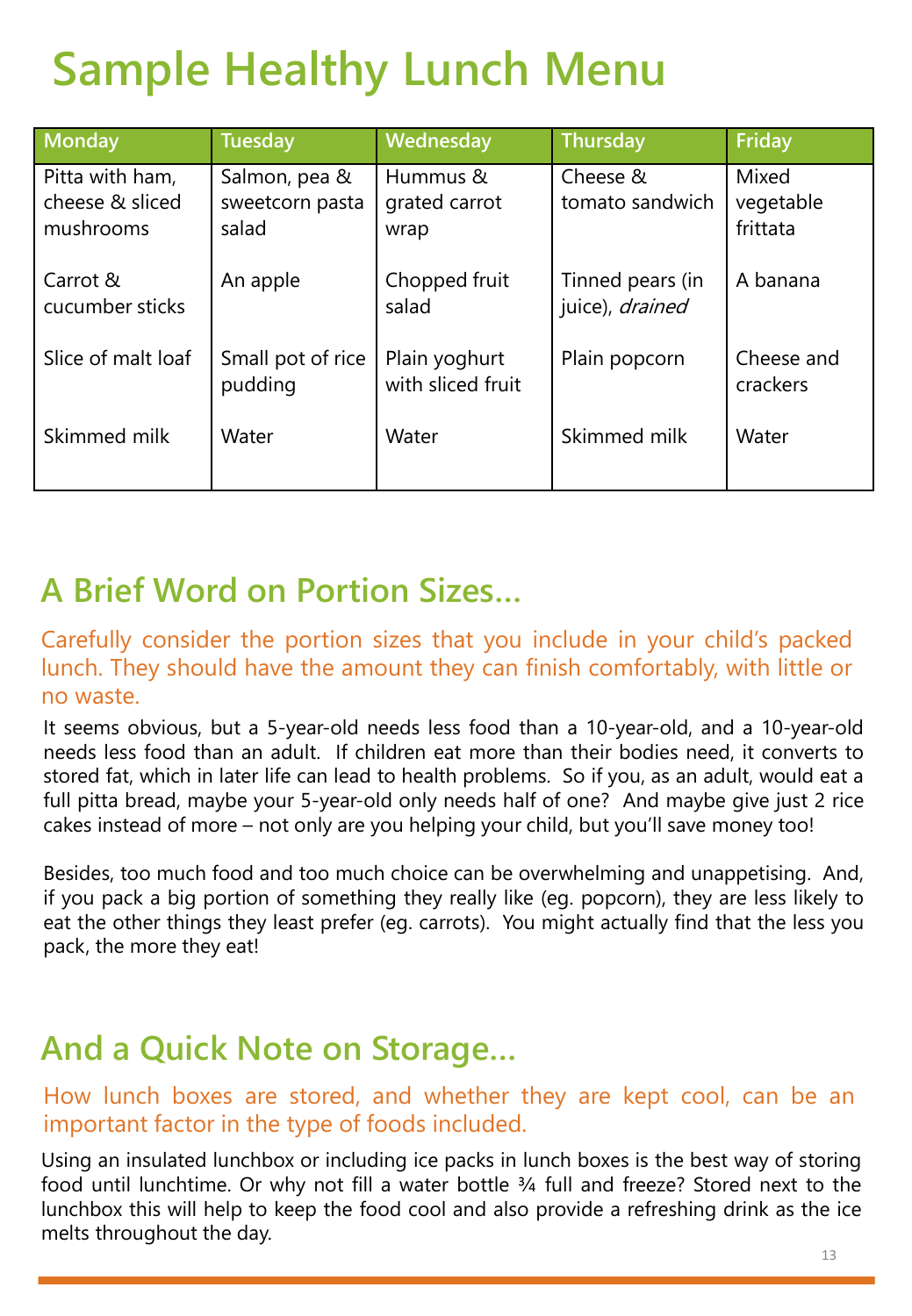# <span id="page-13-0"></span>**Healthy Packed Lunch Checklist**

#### **Below is a handy checklist to help you to make sure that your child's packed lunch is balanced**

You can even get your child involved by checking off the items in the lunchbox against the list – it is a good way to teach them about different types of food.

|                                                 |                                                                                                                                                                                | <b>YES/NO</b> |
|-------------------------------------------------|--------------------------------------------------------------------------------------------------------------------------------------------------------------------------------|---------------|
| A starchy food?                                 | Bread, rice, pasta, potatoes<br>(wholemeal or wholegrain are great options)                                                                                                    |               |
| At least one<br>portion of<br>vegetables?       | Carrot, cucumber or pepper sticks; cherry<br>tomatoes, peas, sweetcorn, green beans, salad<br>(these are just examples - there are many more<br>options which you can include) |               |
| At least one<br>portion of fruit?               | Any whole fresh fruit (chop grapes in half for<br>younger children), tinned or frozen fruit; small<br>portion of dried fruit                                                   |               |
| A source of<br>protein?                         | Meat, fish, eggs, beans, lentils, tofu, Quorn,<br>hummus                                                                                                                       |               |
| A dairy or<br>alternative?                      | Cheese, yoghurt, milk                                                                                                                                                          |               |
| A suitable drink?                               | Water or milk (skimmed, semi-skimmed or<br>fortified unsweetened alternative)                                                                                                  |               |
| Optional. a<br>healthier extra<br>lunchbox item | A slice of malt loaf or banana bread, a teacake<br>or low sugar flapjack/ cereal bar, rice pudding<br>pot or fruit pot                                                         |               |
|                                                 | Pretzels, plain popcorn, seeds, rice or corn<br>cakes with cream cheese, crackers and cheese,<br>vegetable or bread sticks with a dip.                                         |               |